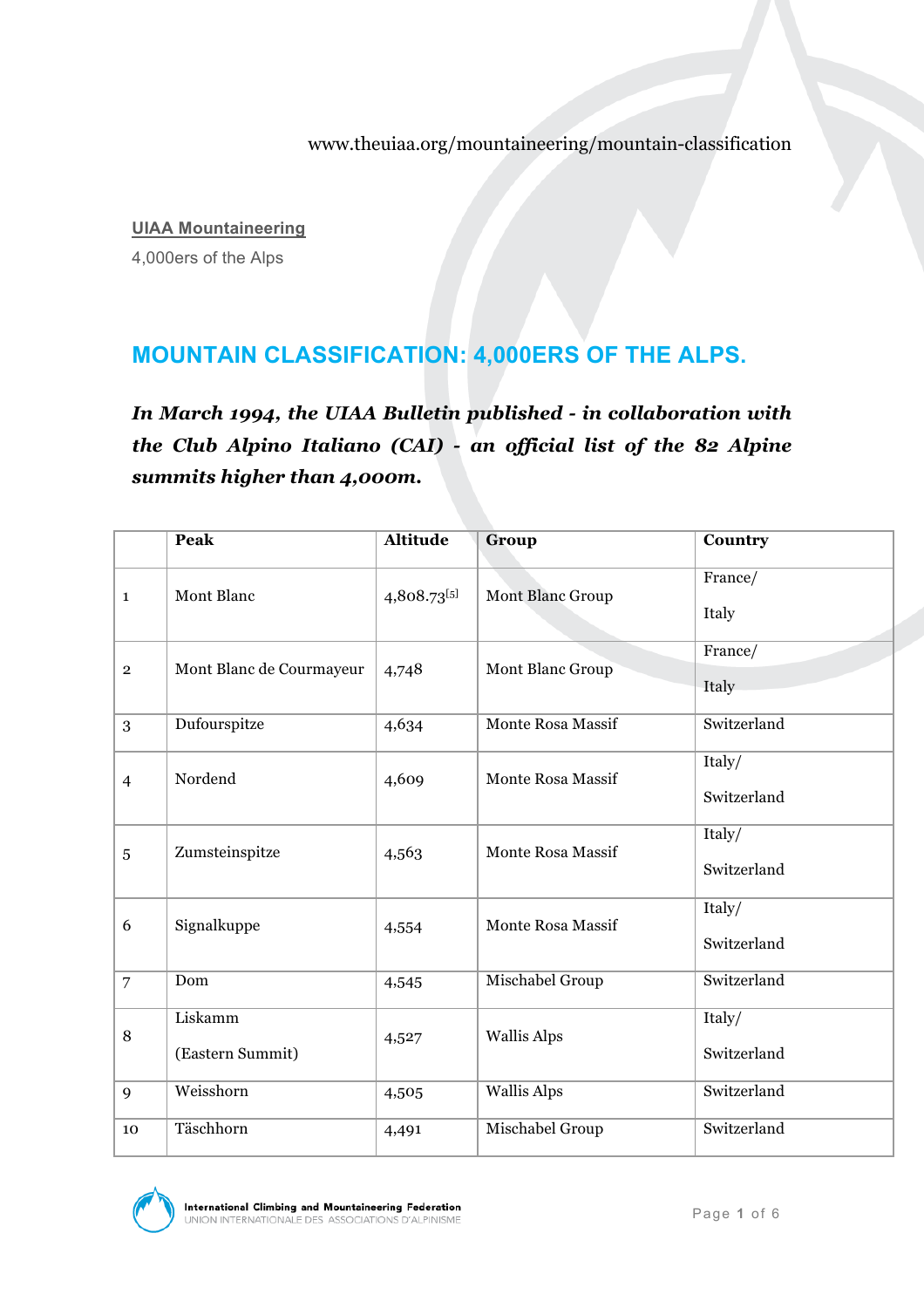|    | Liskamm              |       | <b>Wallis Alps</b>       | Italy/      |
|----|----------------------|-------|--------------------------|-------------|
| 11 | (Western Summit)     | 4,479 |                          | Switzerland |
|    |                      |       | <b>Wallis Alps</b>       | Italy/      |
| 12 | Matterhorn           | 4,478 |                          | Switzerland |
| 13 | Picco Luigi Amedeo   | 4,469 | Mont Blanc Group         | Italy       |
|    | Mont Maudit          | 4,465 | Mont Blanc Group         | France/     |
| 14 |                      |       |                          | Italy       |
|    | Parrotspitze         | 4,432 | Monte Rosa Massif        | Italy/      |
| 15 |                      |       |                          | Switzerland |
| 16 | Dent Blanche         | 4,357 | <b>Wallis Alps</b>       | Switzerland |
| 17 | Ludwigshöhe          | 4,341 | <b>Monte Rosa Massif</b> | Italy/      |
|    |                      |       |                          | Switzerland |
| 18 | Nadelhorn            | 4,327 | Mischabel Group          | Switzerland |
|    | Schwarzhorn          | 4,322 | Monte Rosa Massif        |             |
| 19 | (Corno Nero)         |       |                          | Italy       |
|    | <b>Grand Combin</b>  | 4,314 | <b>Wallis Alps</b>       |             |
| 20 | (Grafeneire)         |       |                          | Switzerland |
| 21 | Dôme du Goûter       | 4,304 | Mont Blanc Group         | France      |
| 22 | Lenzspitze           | 4,294 | Mischabel Group          | Switzerland |
| 23 | Finsteraarhorn       | 4,274 | <b>Bernese Alps</b>      | Switzerland |
| 24 | Mont Blanc du Tacul  | 4,248 | <b>Mont Blanc Group</b>  | France      |
| 25 | Grand Pilier d'Angle | 4,243 | Mont Blanc Group         | Italy       |
| 26 | Stecknadelhorn       | 4,241 | Mischabel Group          | Switzerland |
|    | Castor               | 4,223 | <b>Wallis Alps</b>       | Italy/      |
| 27 |                      |       |                          | Switzerland |
| 28 | Zinalrothorn         | 4,221 | <b>Wallis Alps</b>       | Switzerland |
| 29 | Hohberghorn          | 4,219 | Mischabel Group          | Switzerland |
| 30 | Vincent Pyramid      | 4,215 | Monte Rosa Massif        | Italy       |

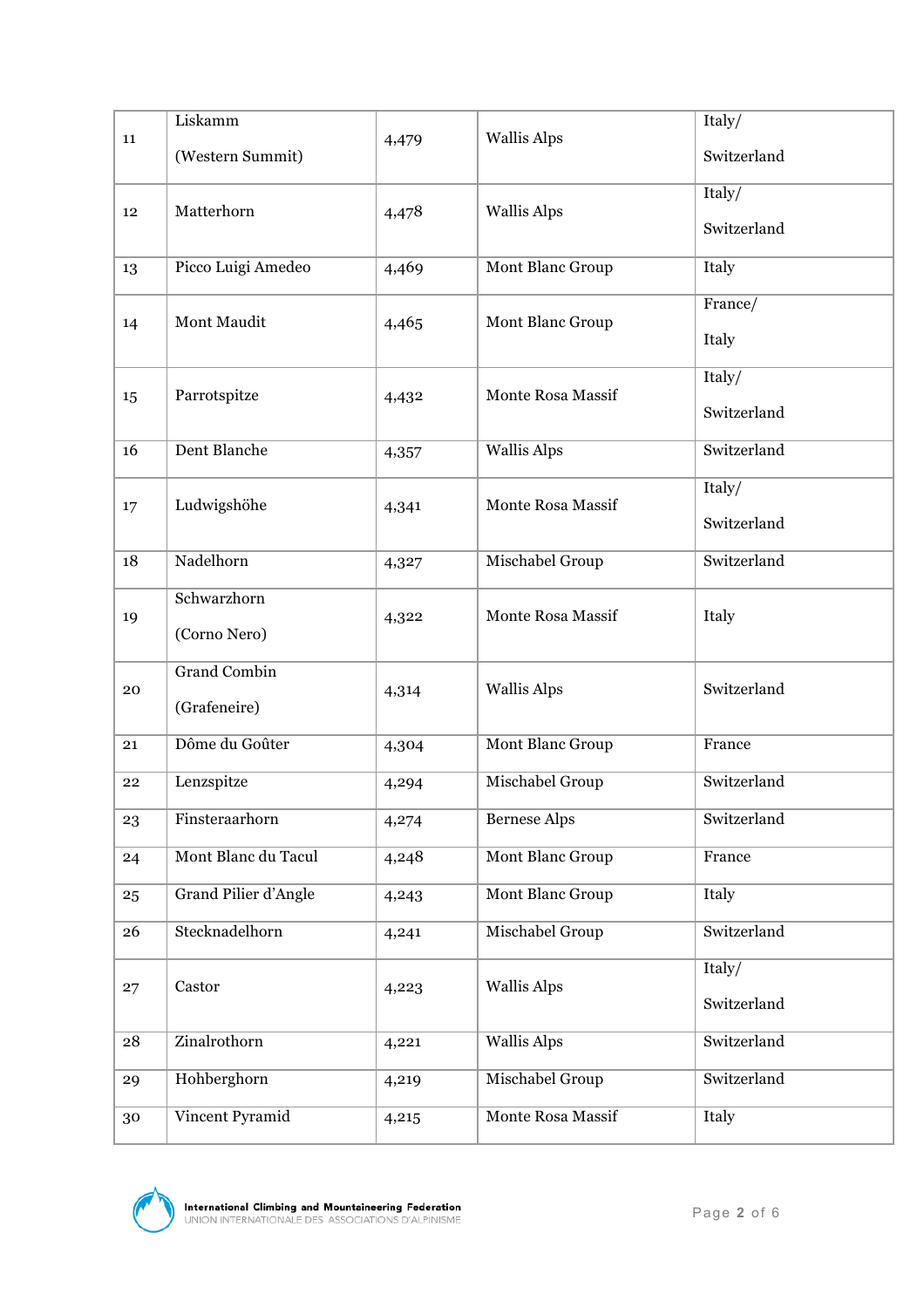| 31 | <b>Grandes Jorasses</b>               | 4,208 | Mont Blanc Group        | France/     |
|----|---------------------------------------|-------|-------------------------|-------------|
|    | (Pointe Walker)                       |       |                         | Italy       |
| 32 | Alphubel                              | 4,206 | Mischabel Group         | Switzerland |
| 33 | Rimpfischhorn                         | 4,199 | Mischabel Group         | Switzerland |
| 34 | Aletschhorn                           | 4,193 | <b>Bernese Alps</b>     | Switzerland |
| 35 | Strahlhorn                            | 4,190 | Mischabel Group         | Switzerland |
| 36 | <b>Grand Combin</b><br>(Valsorey)     | 4,184 | <b>Wallis Alps</b>      | Switzerland |
| 37 | <b>Grandes Jorasses</b>               | 4,184 | Mont Blanc Group        | France/     |
|    | (Pointe Whymper)                      |       |                         | Italy       |
| 38 | Dent d'Hérens                         | 4,171 | <b>Wallis Alps</b>      | Italy/      |
|    |                                       |       |                         | Switzerland |
| 39 | Breithorn                             | 4,164 | <b>Wallis Alps</b>      | Italy/      |
|    | (Western Summit)                      |       |                         | Switzerland |
| 40 | Breithorn                             | 4,159 | <b>Wallis Alps</b>      | Italy/      |
|    | (Central Summit)                      |       |                         | Switzerland |
| 41 | Jungfrau                              | 4,158 | <b>Bernese Alps</b>     | Switzerland |
| 42 | Bishorn                               | 4,153 | <b>Wallis Alps</b>      | Switzerland |
|    | Breithorn                             | 4,139 | <b>Wallis Alps</b>      | Italy/      |
| 43 | (Eastern Summit/western<br>Twin Peak) |       |                         | Switzerland |
|    |                                       |       |                         |             |
| 44 | <b>Grand Combin</b>                   | 4,135 | <b>Wallis Alps</b>      | Switzerland |
|    | (Tsessette)<br><b>Aiguille Verte</b>  |       | <b>Mont Blanc Group</b> | France      |
| 45 |                                       | 4,122 |                         |             |
| 46 | Aiguilles du Diable                   | 4,114 | Mont Blanc Group        | France      |
|    | (L'Isolée)                            |       |                         |             |
| 47 | Aiguille Blanche de<br>Peuterey       | 4,112 | Mont Blanc Group        | Italy       |
| 48 | <b>Grandes Jorasses</b>               | 4,110 | Mont Blanc Group        | France/     |
|    |                                       |       |                         |             |

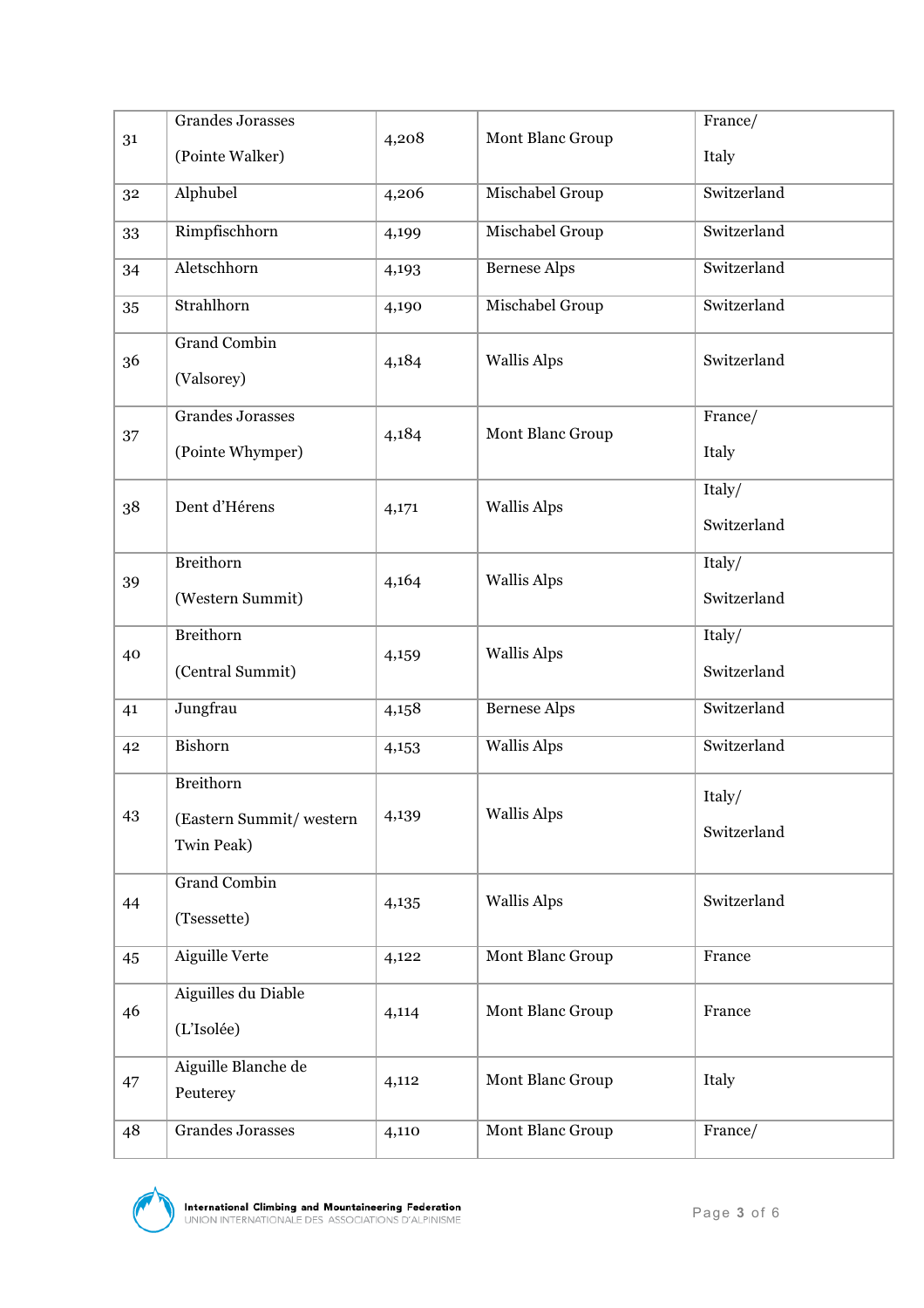|    | (Pointe Croz)                                      |       |                     | Italy                 |
|----|----------------------------------------------------|-------|---------------------|-----------------------|
| 49 | <b>Aiguilles du Diable</b><br>(Pointe Carmen)      | 4,109 | Mont Blanc Group    | France                |
| 50 | Mönch                                              | 4,107 | <b>Bernese Alps</b> | Switzerland           |
| 51 | <b>Breithorn</b><br>(Gendarm/eastern Twin<br>Peak) | 4,106 | <b>Wallis Alps</b>  | Italy/<br>Switzerland |
| 52 | <b>Grande Rocheuse</b>                             | 4,102 | Mont Blanc Group    | France                |
| 53 | Barre des Écrins                                   | 4,102 | Pelvoux             | France                |
| 54 | Aiguilles du Diable<br>(Pointe Médiane)            | 4,097 | Mont Blanc Group    | France                |
| 55 | Pollux                                             | 4,092 | <b>Wallis Alps</b>  | Italy/<br>Switzerland |
| 56 | Schreckhorn                                        | 4,078 | <b>Bernese Alps</b> | Switzerland           |
| 57 | Breithorn<br>(Roccia Nera)                         | 4,075 | <b>Wallis Alps</b>  | Italy/<br>Switzerland |
| 58 | <b>Aiguilles du Diable</b><br>(Pointe Chaubert)    | 4,074 | Mont Blanc Group    | France                |
| 59 | Mont Brouillard                                    | 4,069 | Mont Blanc Group    | France                |
| 60 | Grandes Jorasses<br>(Pointe Marguerite)            | 4,065 | Mont Blanc Group    | France/<br>Italy      |
| 61 | Aiguilles du Diable<br>(Corne du Diable)           | 4,064 | Mont Blanc Group    | France                |
| 62 | Ober Gabelhorn                                     | 4,063 | <b>Wallis Alps</b>  | Switzerland           |
| 63 | Gran Paradiso                                      | 4,061 | <b>Graian Alps</b>  | Italy                 |
| 64 | Aiguille de Bionnassay                             | 4,052 | Mont Blanc Group    | France/<br>Italy      |
| 65 | Piz Bernina                                        | 4,049 | Bernina Group       | Switzerland           |

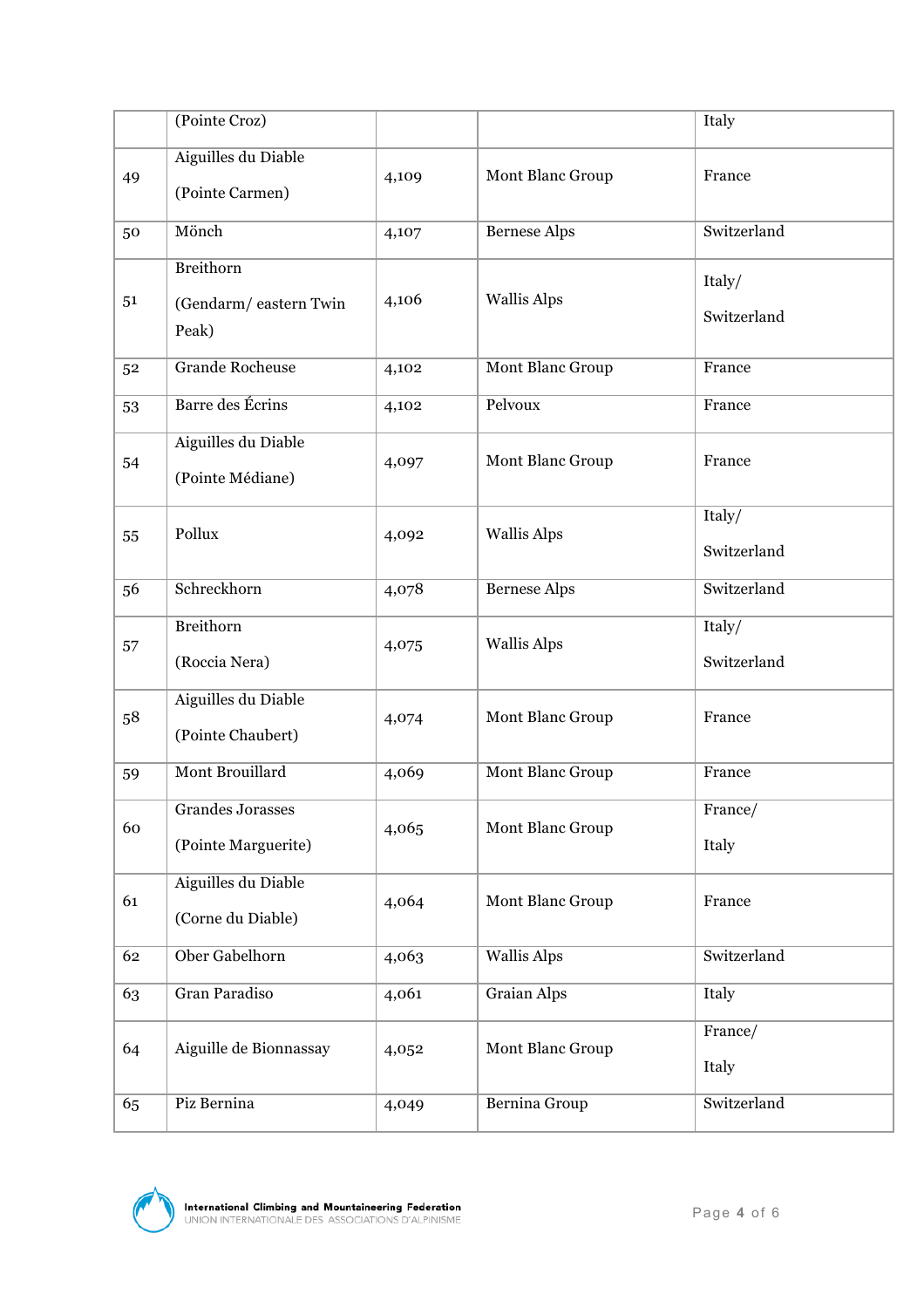| 66 | Gross Fiescherhorn                                   | 4,049 | <b>Bernese Alps</b> | Switzerland      |
|----|------------------------------------------------------|-------|---------------------|------------------|
| 67 | Vincent Pyramid<br>(Punta<br>Giordani/Giordanispetz) | 4,046 | Monte Rosa Massif   | Italy            |
| 68 | <b>Grandes Jorasses</b><br>(Pointe Elena)            | 4,045 | Mont Blanc Group    | France/<br>Italy |
| 69 | Grünhorn                                             | 4,044 | <b>Bernese Alps</b> | Switzerland      |
| 70 | Lauteraarhorn                                        | 4,042 | <b>Bernese Alps</b> | Switzerland      |
| 71 | Aiguille du Jardin                                   | 4,035 | Mont Blanc Group    | France           |
| 72 | Dürrenhorn                                           | 4,035 | Mischabel Group     | Switzerland      |
| 73 | Allalinhorn                                          | 4,027 | <b>Wallis Alps</b>  | Switzerland      |
| 74 | Hinter Fiescherhorn                                  | 4,025 | <b>Bernese Alps</b> | Switzerland      |
| 75 | Weissmies                                            | 4,017 | <b>Wallis Alps</b>  | Switzerland      |
| 76 | Dôme de Rochefort                                    | 4,015 | Mont Blanc Group    | France/<br>Italy |
| 77 | Barre des Écrins<br>(Dôme de Neige)                  | 4,015 | Pelvoux             | France           |
| 78 | Dent du Géant                                        | 4,013 | Mont Blanc Group    | France/<br>Italy |
| 79 | Punta Baretti                                        | 4,013 | Mont Blanc Group    | Italy            |
| 80 | Lagginhorn                                           | 4,010 | <b>Wallis Alps</b>  | Switzerland      |
| 81 | Aiguille de Rochefort                                | 4,001 | Mont Blanc Group    | France/<br>Italy |
| 82 | Les Droites                                          | 4,000 | Mont Blanc Group    | France           |